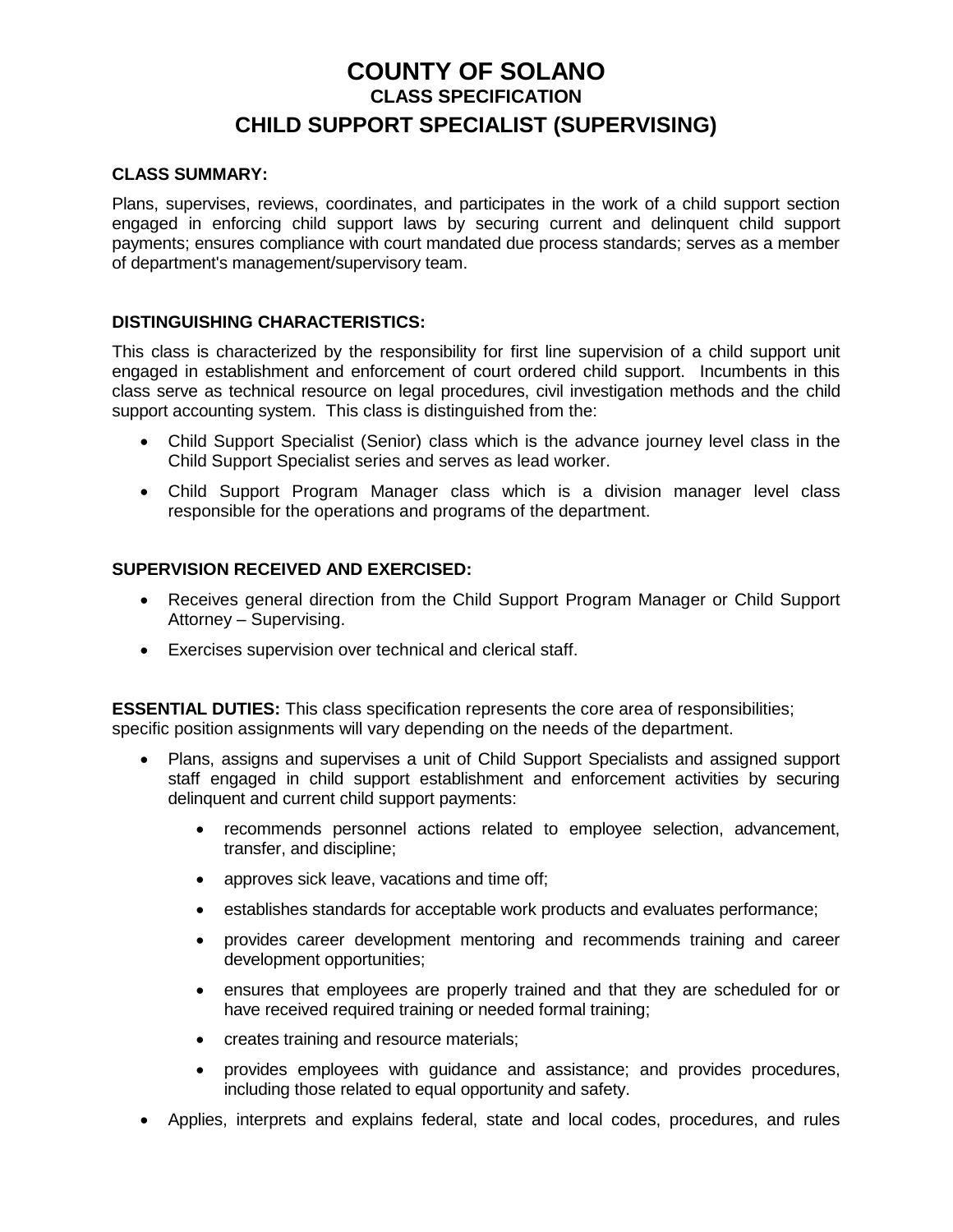which regulate child support activities; assigns and schedules case loads; ensures compliance with mandated timetables.

- Ensures quality, efficiency, compliance and correct actions of work performed in the unit by reviewing cases for appropriateness and timeliness of actions taken, accuracy of computations, adherence to office policies and procedures; identifies problem areas, and sets up corrective measures.
- Prepares and maintains employee performance records including job evaluations, training provided, progress made and attendance; develops corrective action plans to enhance work performance; takes steps for disciplinary actions when necessary; may occasionally perform duties of subordinate staff.
- Participates in departmental committees to analyze departmental or unit needs; recommends changes in matters such as organization, work flow, policies, procedures, design or use of forms, and coordination with other divisions, departments and agencies; maintains workload and statistical records.
- Implements and monitors department policies and procedures; develops/writes work policies and procedures specific to the needs of the unit; schedules work assignments and distributes work to ensure adequate coverage, equitable case loads, and flow of work; monitors work progress to meet mandated timetables; sees that employees are organized and use clerical support and work materials effectively; prepares reports relating to the activities of the unit and other matters.
- Investigates and responds to complaints from state and local agencies and from clients regarding progress or decisions on specific cases; interviews complainants in person and on the telephone; resolves problems; attempts to calm upset or irate individuals; return cases to subordinates when appropriate.
- Performs duties and assumes responsibilities for IV-D program related projects as assigned and necessary from the state and/or administration levels.
- Maintains professional knowledge in applicable areas and keeps abreast of changes in job-related rules, statutes, laws and new business trends; makes recommendations for the implementation of changes; reads and interprets professional literature; attends training programs, workshops and seminars as appropriate.
- Maintains workload and statistical records.
- Prepares reports relating to the activities of the unit and to other matters.
- Attends offsite meetings and trainings as required.
- Performs other duties of a similar nature or level as assigned.

# **EDUCATION AND EXPERIENCE:**

#### **Either I**

**Education:** Completion of 15 semester or 22.5 quarter units, from an accredited college or university preferably in Sociology, Social Work, Business, Public Administration, Liberal Arts, Paralegal, Criminal Justice or other related courses,

**AND**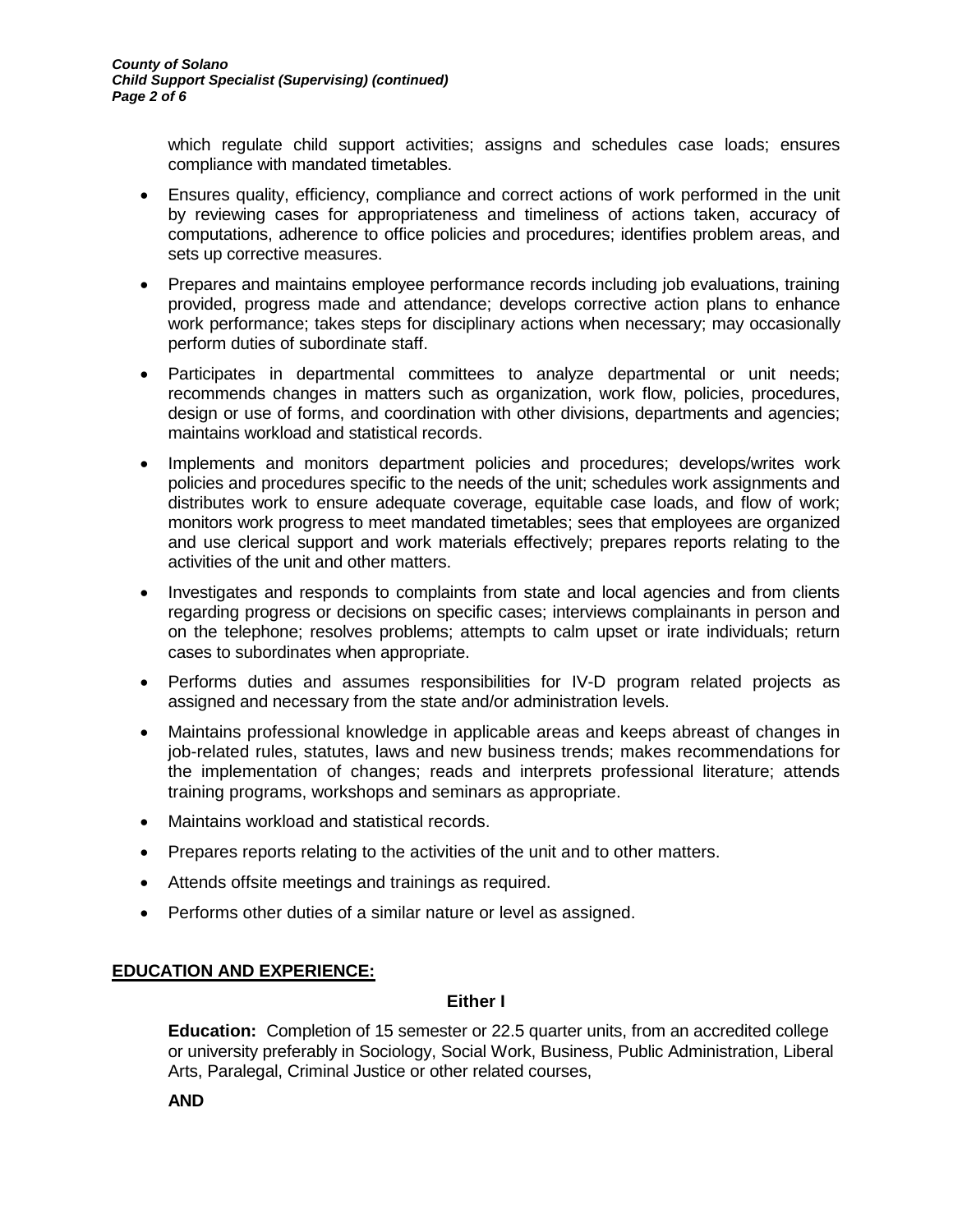**Experience:** One year of advance journey level experience as a Child Support Specialist (Senior) (formerly titled Family Support Officer) in Solano County, or similar class in another agency, with exposure to all phases of Child Support operations.

## **OR II**

**Education:** Completion of 15 semester or 22.5 quarter units, from an accredited college or university preferably in Sociology, Social Work, Business, Public Administration, Liberal Arts, Paralegal, Criminal Justice or other related courses,

## **AND**

**Experience**: Three years of journey level experience as a Child Support Specialist in Solano County, or similar class in another agency, and at least one year of experience providing lead or supervisory experience in the public or private sector.

#### **OR III**

**Education:** An Associate's degree, or equivalent, from an accredited college or university preferably in Sociology, Social Work, Business, Public Administration, Liberal Arts, Paralegal, Criminal Justice or other related courses,

## **AND**

**Experience**: Two years of journey level experience as a Child Support Specialist in Solano County, or similar class in another agency, and at least one year of experience providing lead or supervisory experience in the public or private sector.

# **LICENSING, CERTIFICATION AND REGISTRATION REQUIREMENTS**:

Applicants may be required to possess a valid California Driver's License, Class C.

**Note:** All licenses, certificates and registrations must be kept current while employed in this class.

# **REQUIRED KNOWLEDGE, SKILLS AND ABILITIES:**

#### **Knowledge of:**

- Child Support program goals, policies, and procedures.
- Federal and state regulations and policies regarding child support.
- Courtroom procedures; automated accounting practices related to child support.
- Standard and accepted principles and practices of supervising, leadership, motivation, team building, organization, training, and conflict resolution.
- Collection and enforcement of child support payments and the establishment and enforcement of medical support.
- Civil and criminal law, procedures and regulations, which pertain to the enforcement of child support cases; legal terminology and legal forms and documents used to enforce support; methods and techniques used to effectively locate absent parents, relatives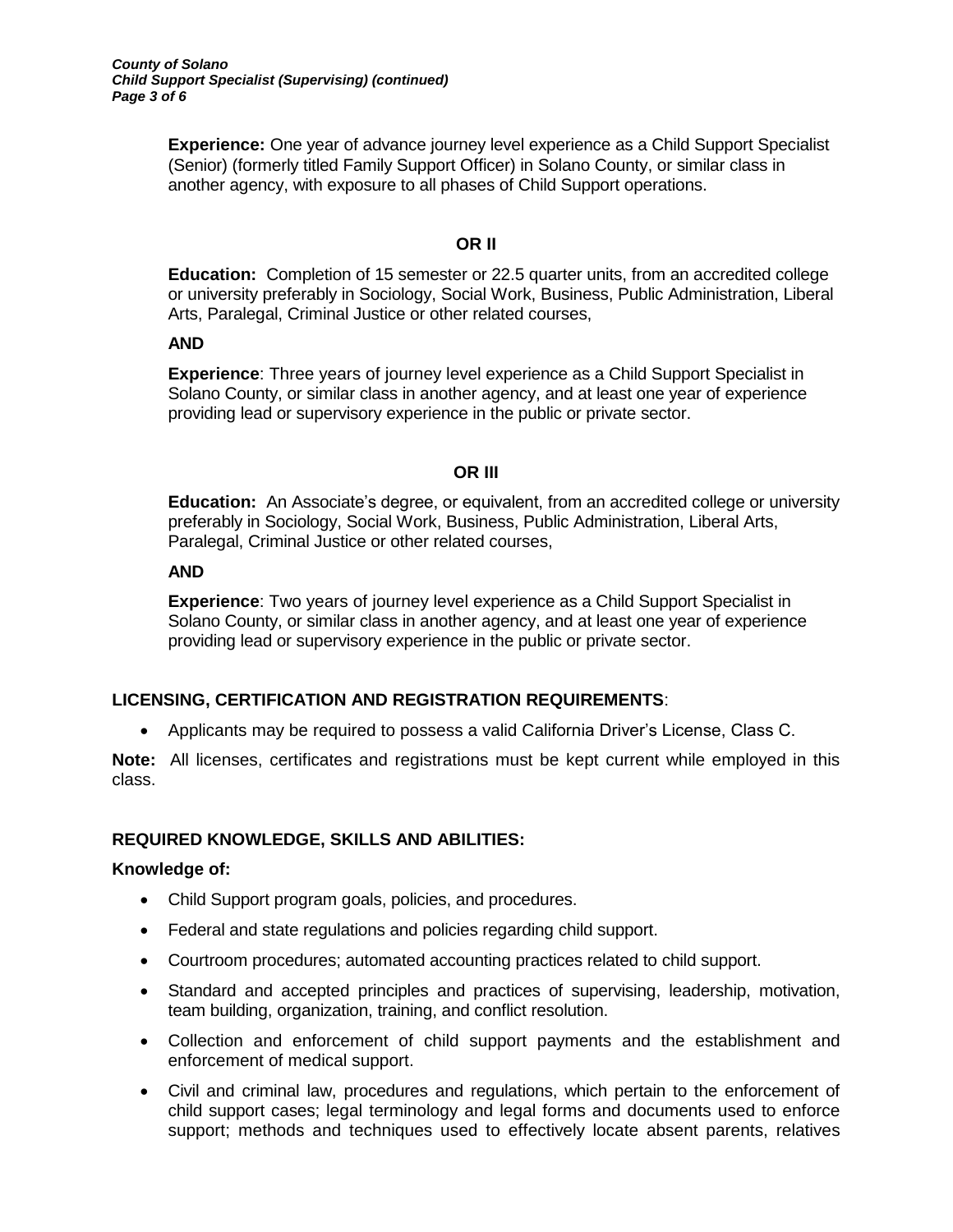and related persons.

- Methods and techniques used in interviewing individuals to discover information pertinent to the establishment of responsibility for child support payments, location and financial status of the responsible party.
- The use of sources to research assets and obligations.
- Child support collection procedures and methods of collecting and adjusting delinquent accounts.
- Legal terminology and legal forms, and documents used to enforce support.
- Methods and techniques used to effectively locate absent parents, relatives and related persons.
- Oral communication techniques to include presentations to groups of various seizes in a a positive, inclusive and motivational manner.
- English composition, spelling, grammar, vocabulary, and punctuation for both written and oral communications.
- Formats and appropriate terminology for written communications such as correspondence, policies, procedures and narrative reports.
- Standard office procedures, practices, equipment, personal computers, and software.
- Caseload management skills.
- Financial record keeping procedures.

# **Skill and/or Ability to:**

- Operate office equipment including a personal computer, copy and fax machines and printers.
- Drive a motor vehicle.
- Analyze, interpret and maintain currency in laws, regulations and policies relating to child support.
- Review and evaluate investigative reports.
- Consult with department staff on matters related to investigation, legal procedures, and accounting practices.
- Identify and analyze administrative problems and implement operational changes.
- Collect and analyze data to establish/identify needs.
- Apply federal, state or local laws, ordinances, codes, procedures and rules in order to secure current and delinquent child support payments and establishment of paternity.
- Maintain confidentiality.
- Coordinate work with attorneys; comply with court mandated due process standards.
- Make logical determinations from financial statements on the amount of child support payments.
- Monitor child support payment records to ensure compliance with court orders.
- Deal with stressful situations and potentially hostile people.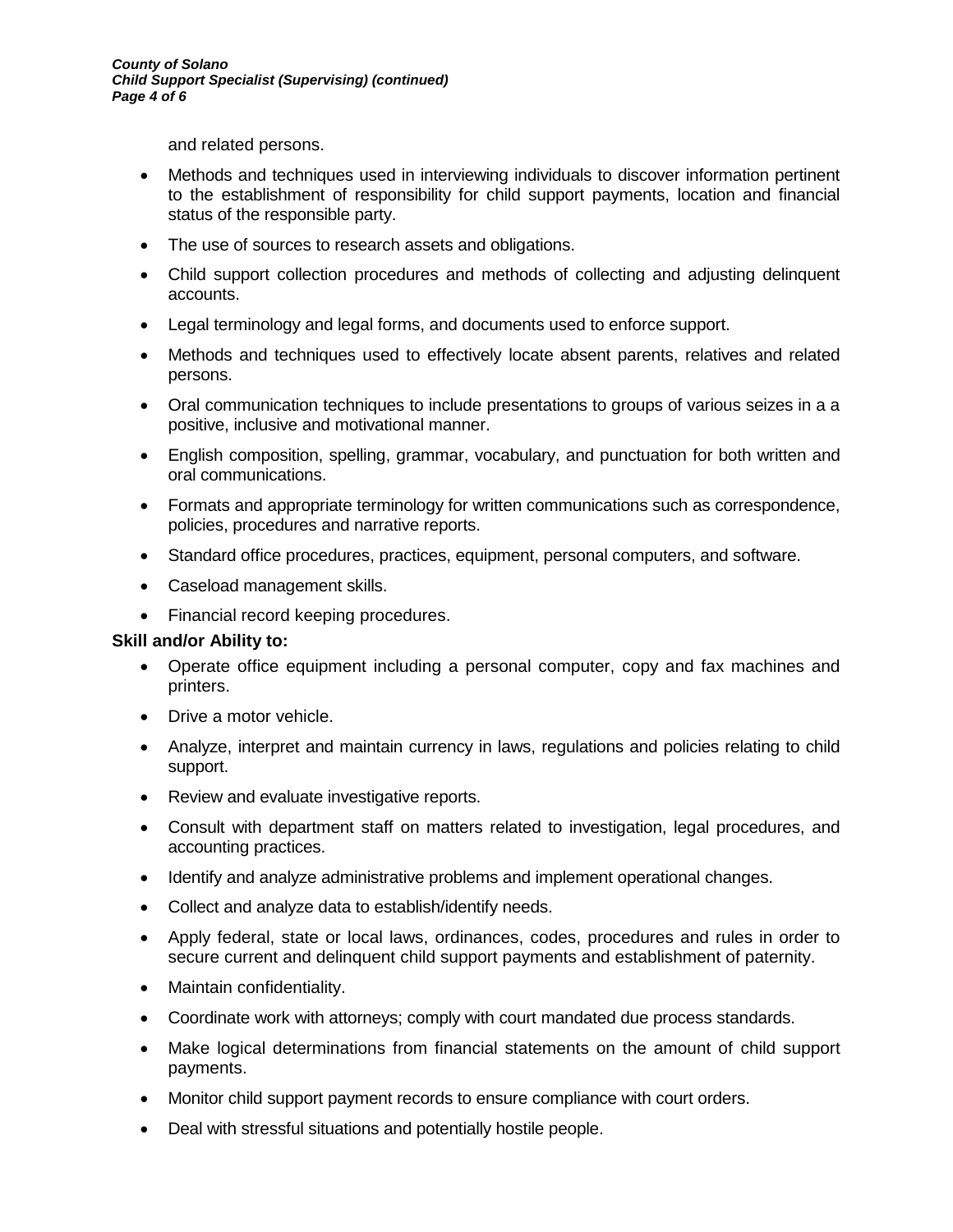- Prepare relevant legal documents.
- Evaluate individual performance and program effectiveness; develop and implement procedures for new and existing program activities.
- Plan, organize, and supervise work of technical staff engaged in child support operations; secure cooperation and teamwork among professional and/or support staff.
- Organize and prioritize work assignments.
- Train staff in procedures, techniques, and methods of establishing and enforcing court ordered child support.
- Communicate with and explain technical information to individuals from a wide variety of educational and cultural backgrounds.
- Compose correspondence independently and prepare narrative and statistical reports.
- Effectively interview individuals in order to secure information required to effectuate the collection of child support payments.
- Exercise tact, diplomacy, and flexibility.
- Establish, maintain, and foster positive and harmonious working relationships with those contacted in the course of work.

## **PHYSICAL REQUIREMENTS :**

- Mobility and Dexterity: Positions in this class typically require stooping, kneeling, reaching, standing, walking, fingering, grasping, feeling (i.e. sense of touch), and repetitive motion.
- Lifting, Carrying, Pushing and Pulling -- Light Work: Employees in this class will be exerting up to 20 pounds of force occasionally and/or up to 10 pounds of force frequently, and/or a negligible amount of force constantly to move objects.
- Vision: Positions in this class require the employee to have close visual acuity, with or without correction, to prepare and analyze data and figures, transcribe, view a computer terminal, read, etc. Positions in this class also require employees to have depth perception in order to operate a motor vehicle.
- Hearing/Talking: Positions in this class require the employee to perceive the nature of sounds at normal speaking levels with or without correction, and have the ability to receive detailed information through oral communication. Positions in this class require the employee to express or exchange ideas by means of the spoken word.

# **WORKING CONDITIONS:**

- Office Work: Employees in this class will most often be working in an office setting.
- Traffic Hazards: Employees in this class will be required to operate a vehicle and thus will be subject to traffic hazards while driving.
- Disruptive/Confrontational Human Contacts: Employees in this class may be subject to disruptive and confrontational people.